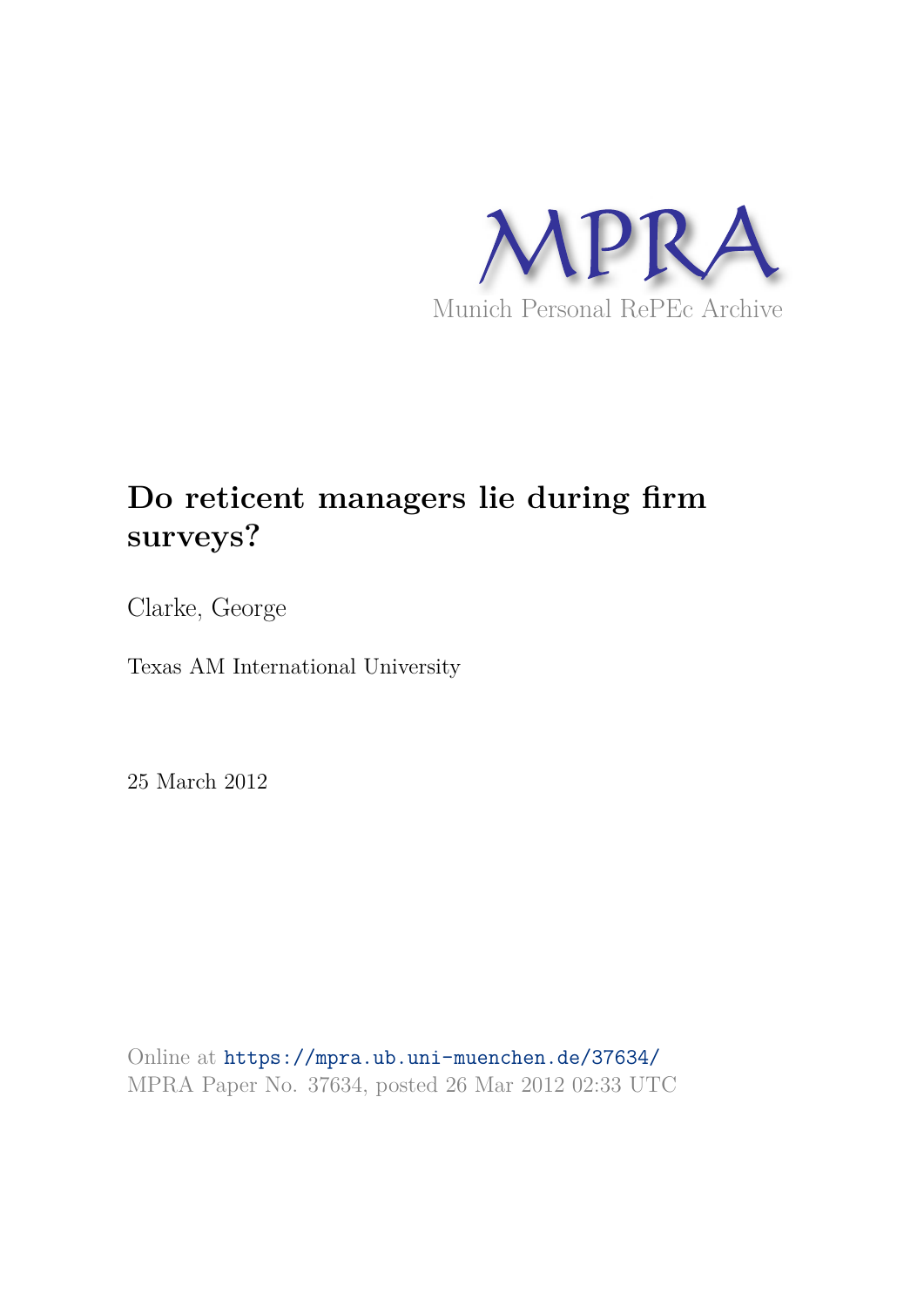# **DO RETICENT MANAGERS LIE DURING FIRM SURVEYS?**

George R.G. Clarke

Division of International Banking and Finance Studies A.R. Sanchez, Jr. School of Business Texas A&M International University

March 2012

 $\overline{a}$ 

 Associate Professor, Division of International Banking and Finance Studies, A.R. Sanchez, Jr. School of Business, Texas A&M International University, 5201 University Boulevard, Laredo, Texas 78041. E-mail: **GEORGE@GRGCLARKE.COM**.

The data used in this paper are from the World Bank Enterprise Surveys for Nigeria [Enterprise Surveys (http://www.enterprisesurveys.org), The World Bank]. I would like to thank Giuseppe Iarossi and Manju Shah for helpful discussions and comments. Responsibility for all errors, omissions, and opinions rests solely with the authors.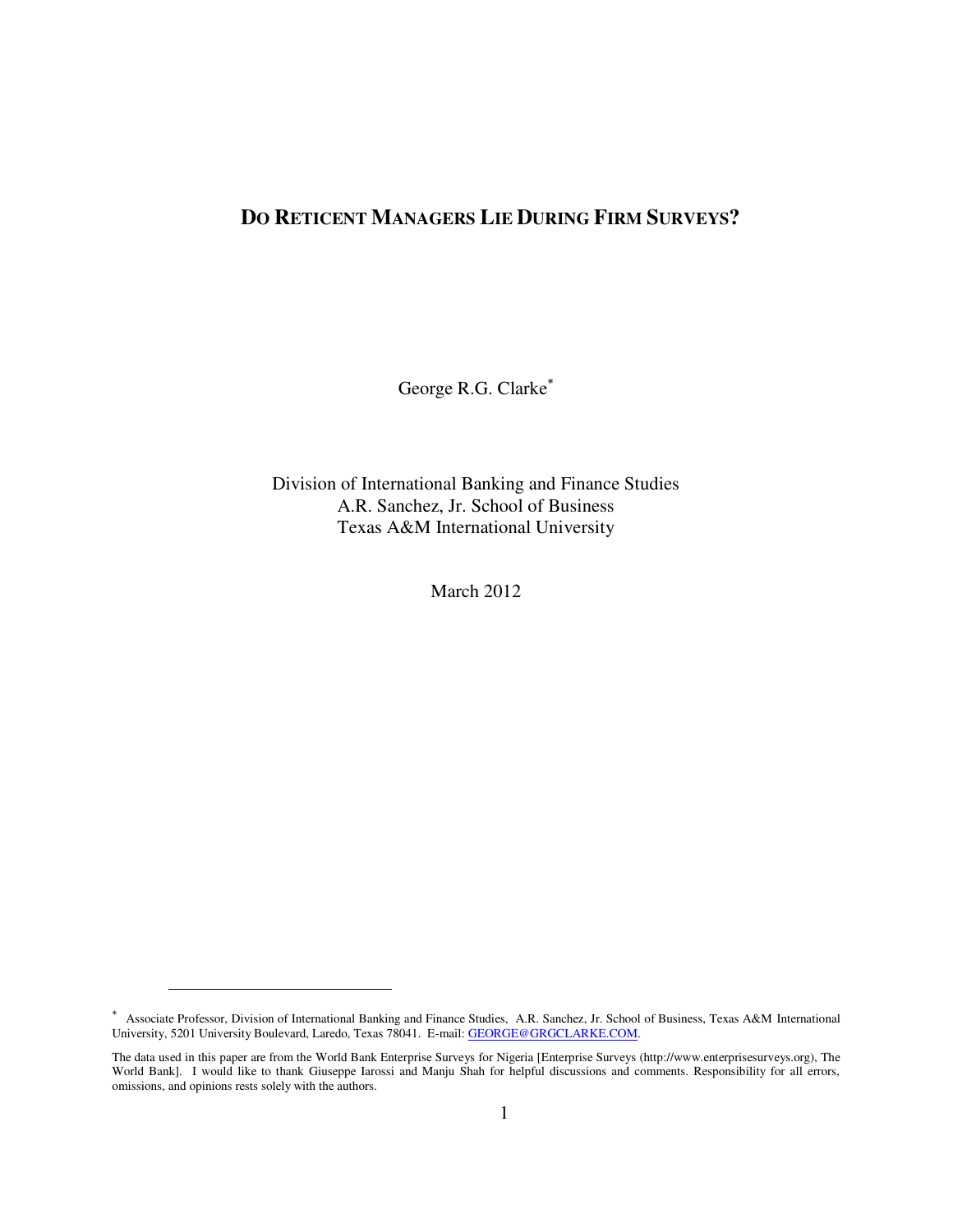#### **ABSTRACT**

Previous studies have shown that reticent managers, who are identified through a series of random-response questions, answer questions about corruption, firm performance and how honest they are differently from other managers. If reticent managers' answers are different because they are lying, estimates of these behaviors will be inaccurate. But it is also possible that reticent managers answer questions differently because they and their firms are different. This paper presents evidence consistent with the idea that reticent managers lie. First, it shows that reticent managers in Nigeria report that their firms pay higher wages than other firms. This is consistent with previous studies that have found that they also report better performance. Second, it shows that workers at firms with reticent managers report lower, or similar, wages to workers at other firms. The different responses of the managers and the workers suggest that reticent managers are lying. That is, reticent managers in Nigeria report paying higher wages but they are not doing so.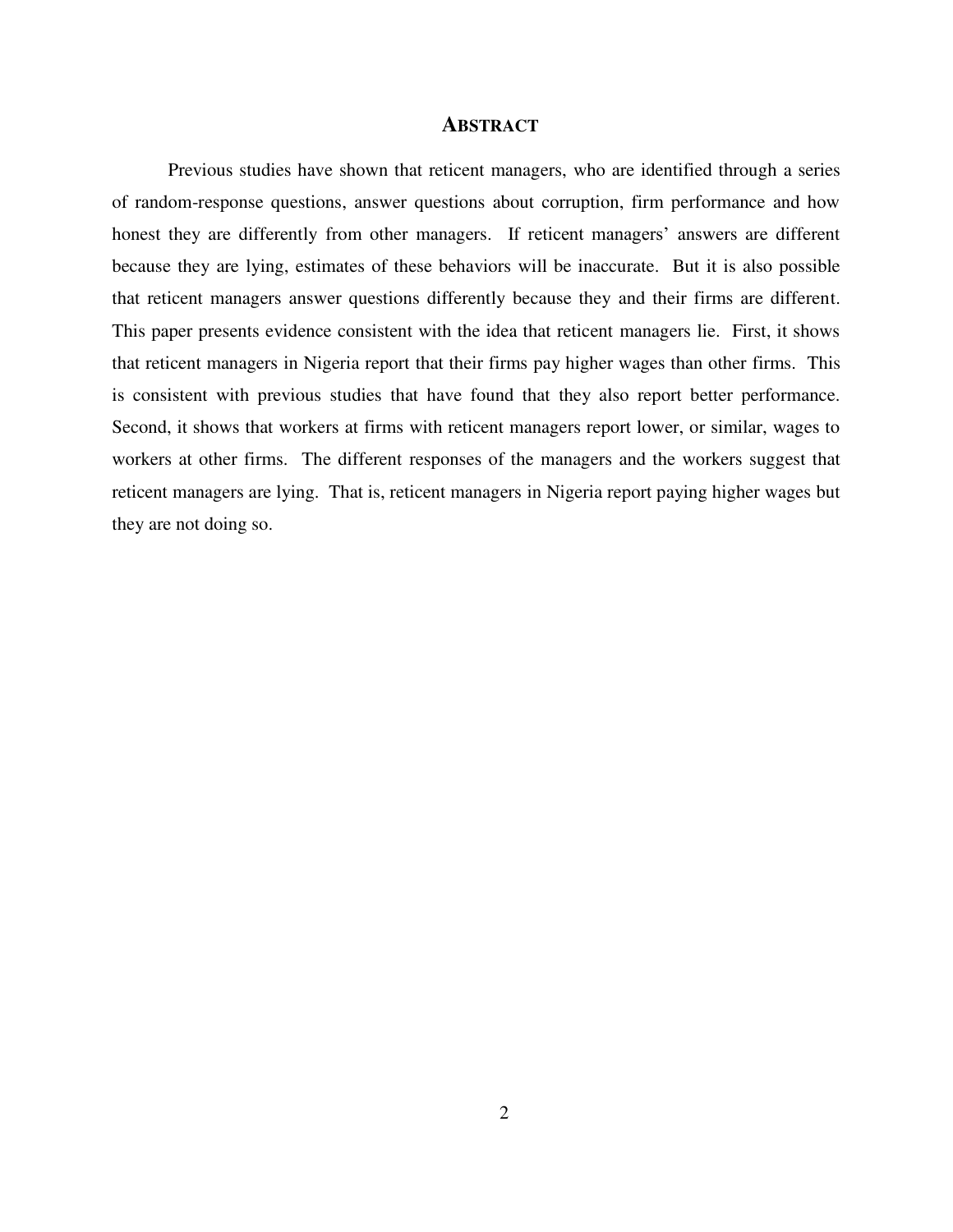## **I. Introduction**

People often lie during surveys. Men report that they spend less time listening to soft rock and more time listening to classical music than people meters record that they do (Clausen and others, 2010). Similarly, when people with high-interest rates loans were asked during faceto-face interviews whether they had one, over half denied it (Karlan and Zinman, 2008). Other evidence suggests that respondents lie about many other things including whether they have had abortions, use alcohol, use birth control, have gastrointestinal problems and use illegal drugs (Tourangeau and Smith, 1996).

If deceitful respondents could be identified, it would be easier to accurately estimate how common sensitive behaviors are and to understand the causes and effects of these behaviors. Azfar and Murrell (2009) develop a way of identifying managers who do not answer certain questions truthfully. They do this using randomized questions. After the interviewer asks a sensitive question (for example on misuse of their position or tax evasion), the manager tosses a coin out of sight of the interviewer. If the manager tosses heads, they reply 'yes'. If they toss tails, they answer the question. Because managers should toss heads about half the time, they should answer yes to about half the questions even if they have never done any of the sensitive acts. In practice, they do not, suggesting that many answer 'no' even when the coin shows heads. Azfar and Murrell (2009) label managers with implausibly many 'no' answers as reticent.

Reticent managers who misreport the results of the coin tosses might also lie when answering other questions. Several studies have shown that reticent managers do answer other questions differently. They are less likely to report that bribes were requested or given (Azfar and Murrell, 2009; Clausen and others, 2010; Jensen and Rahman, 2011). They are more likely to say lying is never justified (Azfar and Murrell, 2009). They are more likely to claim their firm is ISO certified (Clausen and others, 2010). They are more likely to say their firm has invested recently (Jensen and Rahman, 2011). And they report that their firms are more productive than other managers do (Clarke, 2011).

The studies listed above argue that reticent managers answer these questions differently because they are either deliberately lying or unintentionally misreporting information. But this is not the only possible explanation for their different answers. Another possibility is that reticent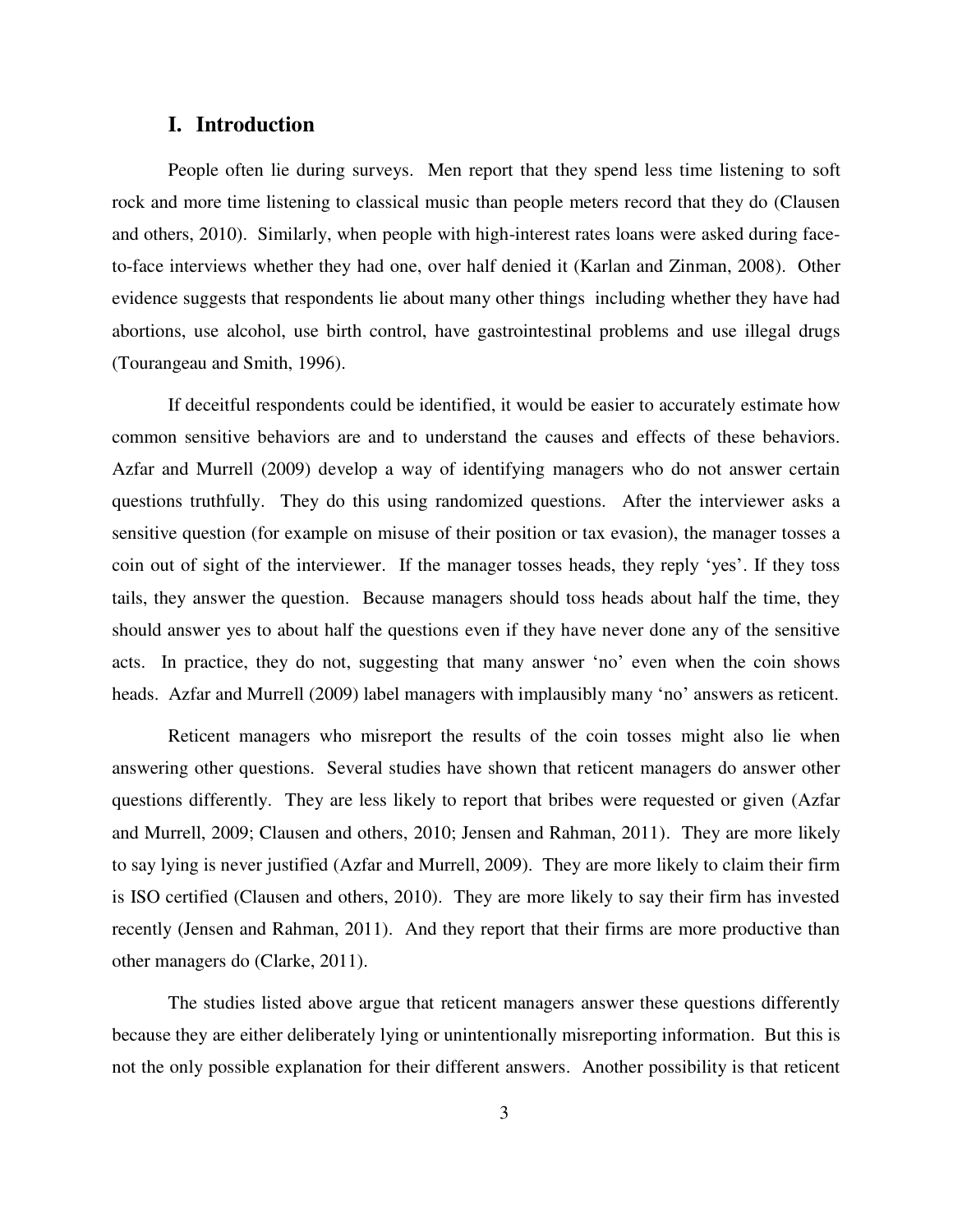managers might answer questions differently because they run their firms differently from other managers.

For example, several studies have found that reticent managers are less likely to report paying bribes (Azfar and Murrell, 2009; Clausen and others, 2010; Jensen and Rahman, 2011). This might be because reticent managers lie about paying bribes. Or it might be that reticent managers are less likely to bribe government officials. That is, "the reticent might be less corrupt and more virtuous than average, even though the reticent…give a set of implausible answers on the randomized response questions" (Azfar and Murrell, 2009). Although giving false responses to the randomized response questions (i.e., not saying 'yes' when they toss heads) seems inconsistent with being virtuous, they might not see answering the sensitive question truthfully as 'lying'. That is, if they think the randomized response questions protect the guilty, they might think that answering the sensitive question truthfully is better than hiding behind a coin toss.

Similarly reticent managers in Nigeria reported that their firms were more productive than other managers did (Clarke, 2011). This could be because reticent managers lie about firm performance. Or it could be because they are better managers and therefore the firms they manage perform better. For example, if reticent managers are more virtuous—and their suppliers and customers see this—they might find it easier to negotiate and agree to contracts. Being virtuous might be especially useful when contracts are incomplete and a weak institutional environment makes it difficult to enforce them.

This paper uses data from the World Bank's *Enterprise Surveys* for Nigeria to try to see whether reticent managers lie or whether they just behave differently than non-reticent managers. As noted above, Clarke (2011) finds that reticent managers in Nigeria report their firms are more productive than other managers do and argues that this is because they lie about firm performance. If reticent managers exaggerate performance, they might also exaggerate wages. But they might report higher wages because they do pay more. That is, if firms with reticent managers outperform other firms, they might pay their workers more because their workers are more productive or because their workers capture some of the excess profits.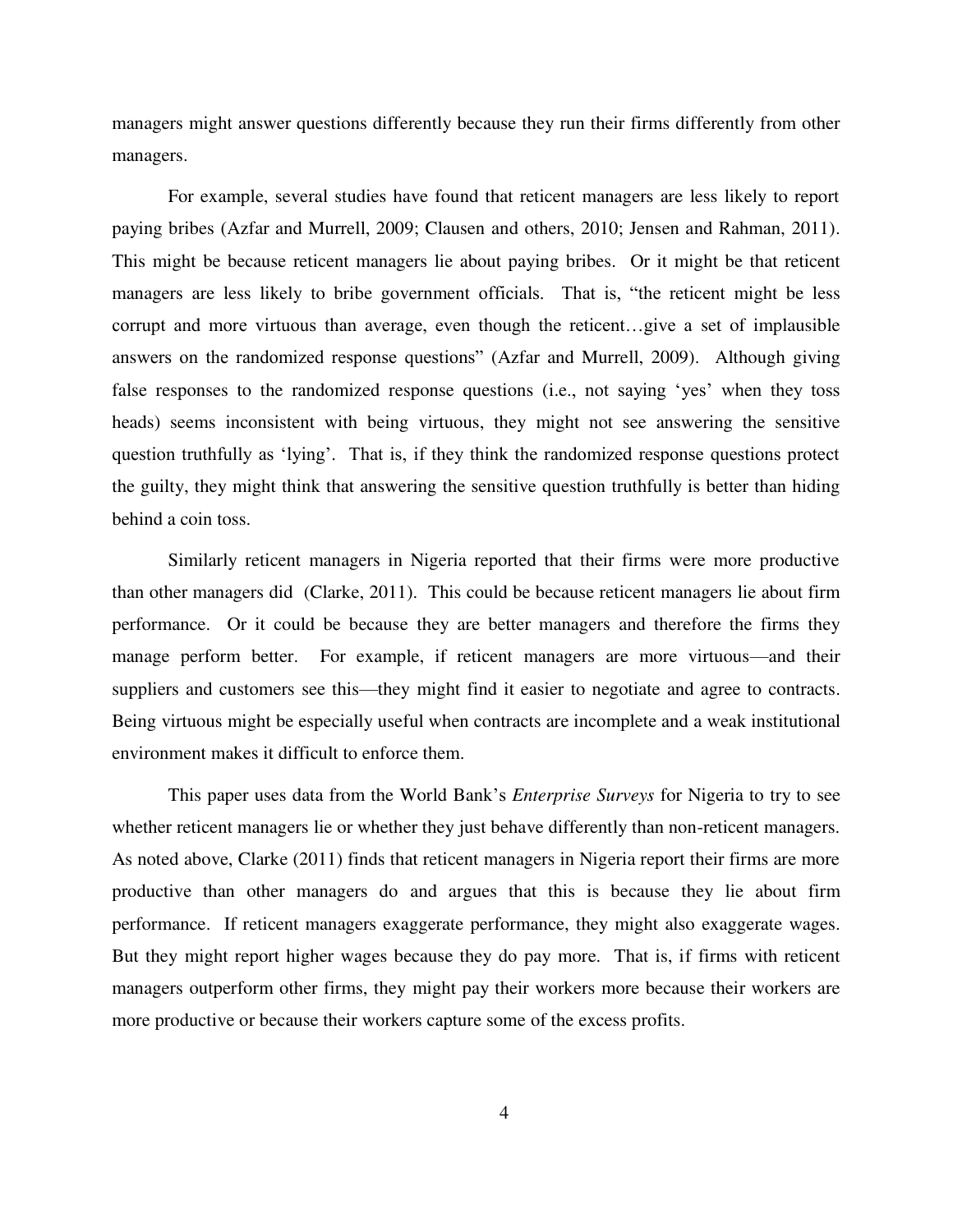In this paper we show that reticent managers in Nigeria report paying higher wages than other managers do. We then compare managers' responses about wages with workers' responses at the same firms. If reticent managers report wages truthfully, then workers in firms with reticent managers should also, on average, report being paid more. If, in contrast, the reticent managers are lying, workers in firms with reticent managers should not report higher wages.

Although reticent managers report that their firms pay more than other managers do, workers report lower or similar wages. This strongly suggests that reticent managers are lying about wages. It also suggests that other differences between firms with reticent managers and other firms might be because reticent managers lie about these other differences as well.

## **II. Data**

 $\overline{a}$ 

The data used in this paper comes from the World Bank's 2007 and 2009 *Enterprise Surveys* for Nigeria. The surveys covered manufacturing (group D based upon ISIC 3.1), construction (group F); retail and wholesale trade (sub-groups 52 and 51 of group G); hotels and restaurants (group H); transport, storage, and communications (group I); and computer and related activities (sub-group 72 of group K).<sup>1</sup> The firms are mostly small and medium-sized formal firms. We use these surveys because they are the only *Enterprise Surveys* that include reticence data.

As well as interviewing managers, the surveys also asked workers questions on wages, education and experience, and other worker characteristics. Since the workers reported their wages independently, we can compare their answers with their managers' answers. This is useful because the manager's reticence should not affect workers' responses. That is, although reticent managers might misreport wages levels, the manager's reticence is less likely to affect workers' responses.

<sup>&</sup>lt;sup>1</sup> See Iarossi (2009) and Iarossi and Clarke (2011) for details on the 2007 and 2009 surveys respectively.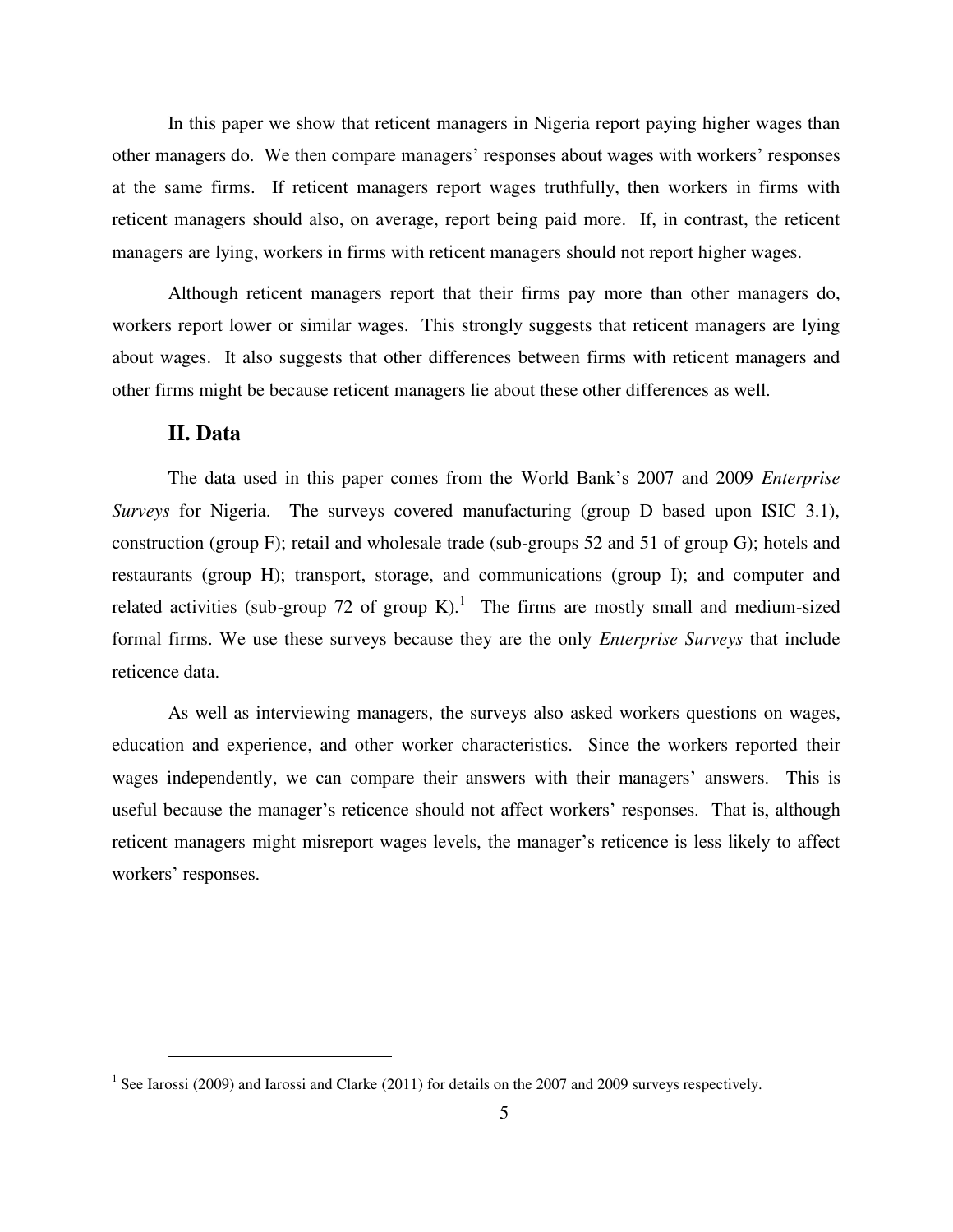#### *Identifying reticent managers*

We identify reticent managers—managers that are reluctant or unwilling to answer questions—using the method developed by Azfar and Murrell  $(2009)$ .<sup>2</sup> They identify reticent managers by looking at their responses to a series of random response questions (see [Table 1\)](#page-15-0). The interviewer asks the manager a sensitive question (for example, on tax evasion or misuse of power) and then asks them to toss a coin out of sight of the interviewer. If the coin shows heads, the respondent answers 'yes'. If it shows tails, the manager answers the question.

Random response procedures were developed to encourage people to answer sensitive questions truthfully.<sup>3</sup> If the manager answers 'yes' no one other than the manager, not even the interviewer, knows whether the manager is saying that they committed the sensitive act or just that the coin showed heads.

Although randomized questions reduce underreporting, it remains a serious problem.<sup>4</sup> That is, even when the respondent knows the interviewer will not know whether they are answering 'yes' because the coin showed heads or because they have done the activity, they still underreport sensitive behavior. Azfar and Murrell (2009) note that with randomized responses no more than half of respondents should answer 'no' to the sensitive questions. That is, even if no one has committed the sensitive act, the coin should show heads half the time. If some people have committed the act, less than half should answer 'no'. Azfar and Murrell (2009) and Clausen and others (2010), however, find an implausible number of 'no' answers. They argue that some people whose coin comes up 'heads' must be answering 'no' anyway.

[Table 2](#page-15-1) shows the expected distribution of 'no' responses if no one had done any of the sensitive behaviors, the expected distribution if 30 percent of respondents had done each behavior, and the true distribution of 'no' answers. Even if no one had committed any of the

 $\overline{a}$ 

<sup>&</sup>lt;sup>2</sup> The same approach has been used by Clarke (2011), Clausen and others (2010), and Jensen and Rahman (2011). The description relies heavily on the descriptions in Azfar and Murrell (2009) and Clausen and others (2010). See those papers for more detail.

 $3$  See Fox and Tracy (1986) for a general discussion or Recanatini and others (2000) for a discussion that is directly linked to the Enterprise Surveys. A related technique is list randomization where survey respondents are asked to report how many sensitive statements in a given list are true. Karlan and Zinman (2012) used list randomization in a study looking at use of loans by microenterprises.

<sup>&</sup>lt;sup>4</sup> Lensvelt-Mulders and others (2005) suggests that it reduces underreporting from about 45 percent to 38 percent.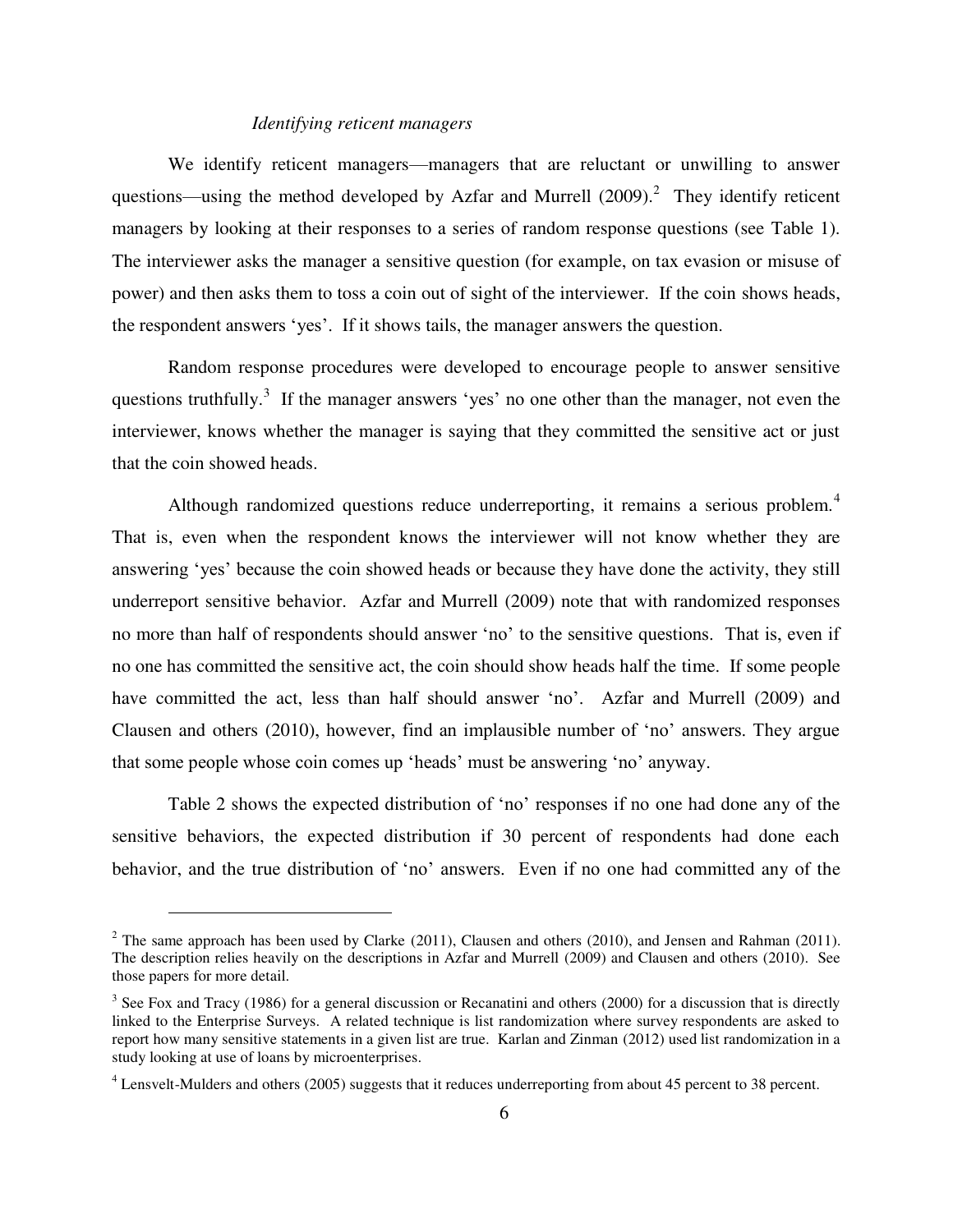sensitive behaviors (i.e., everyone is an 'angel'), too many people answered no six and seven times and too few people answered no 1 or 2 times.

This assumption, however, is unlikely to hold. Elsewhere on the survey, close to three quarters of managers said that they thought that typical firms in their sector underreported sales to the tax authorities. Since one randomized question asks whether the manager ever paid less business taxes than they should have, it seems unlikely that no one has ever underreported taxes.

If 30 percent of people have done each sensitive behavior, the distribution is even more skewed. That is, more people who responded 'no' four, five, six or seven times and less people who responded 'no' zero, one, two or three times than would be expected. The distribution would be more skewed if sensitive behaviors were more common than this.

Reticence does not appear to be an all-or-nothing behavior. That is, we see too many people responding no five and six times as well as too many responding no seven times. Because of this, we use a measure that allows for 'more' or 'less' reticence rather than an simple measure that assumes the person is reticent if they respond 'no' seven times and non-reticent otherwise. The measure we use is the number of no responses, with more no responses suggesting greater reticence.

## **III. Econometric Analysis**

#### *Econometric Methodology*

For the firm-level regressions, the dependent variables are the log of average monthly wages for skilled and unskilled workers as reported by the manager of firm j in sector k. The main variable of interest is the variable representing whether the manager is reticent. As discussed above, this is the number of no responses to the random response questions. Managers that respond 'no' more frequently are more reticent than other managers.

$$
Log(wages_{ijk}) = \alpha + \beta \text{ reticence}_{jk} + \theta F_{jk} + \gamma_k + \varepsilon_{jk}
$$

The regression also includes a series of sector dummies  $(\gamma_k)$ , which allows wages to differ across sectors, and a series of firm- and manager-level control variables  $(F_{ik})$ . The firm-level controls include: the natural log of the number of workers, representing firm size; the natural log of the age of the firm in years; a dummy variable representing whether the firm exports; a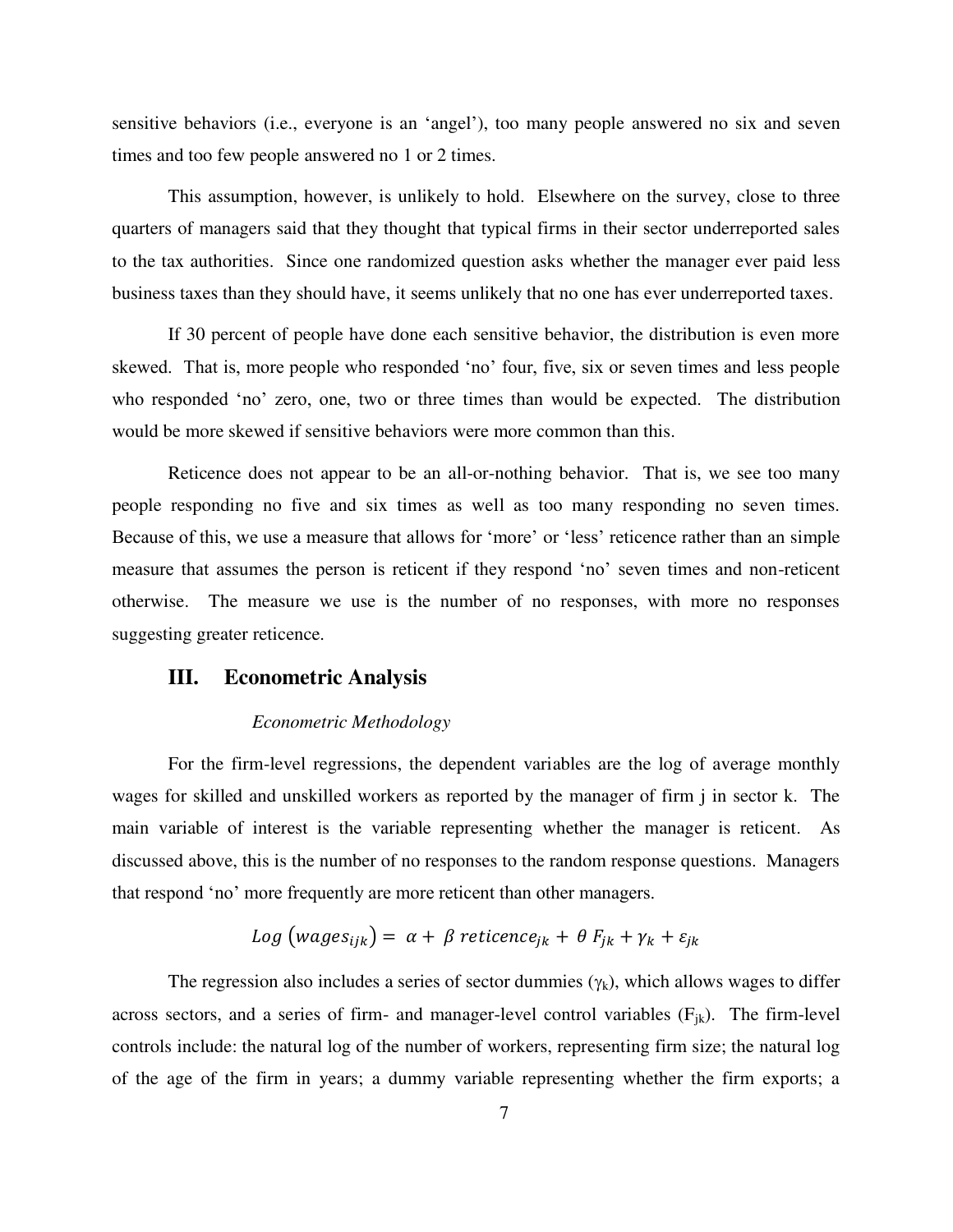dummy variable indicating whether the firm is foreign-owned; a variable representing the percent of workers that belong to a union and a dummy variable indicating that the firm is in the south of Nigeria. The manager-level control include: a dummy variable indicating that the manager is male; a series of dummy variables indicating the age of the manager; and a series of dummies indicating the manager's educational attainment.

For the worker-level regressions, the dependent variable is the log of monthly earnings for worker *i* in firm *j* in sector *k*.

$$
Log(wages_{ijk}) = \alpha + \beta \text{ reticence}_{jk} + \theta F_{jk} + \gamma_k + \delta H_{ijk} + \varepsilon_{ijk}
$$

The main variable of interest is the reticence variable, which represents whether the manager of firm j in sector k is reticent. We do not have any information on whether the worker is reticent or not. The regressions also include the firm-level controls  $(F_{ik})$  and sector dummies  $(\gamma_k)$  included in the firm-level regressions.<sup>5</sup> These are included to control for the possibility that firm characteristics affect workers' wages even after controlling for worker characteristics.

Following Mincer (1974), we also include a set of variables representing characteristics of the worker. These include the years of experience that the worker has, the years of education the worker has, a dummy variable indicating gender, a dummy variable indicating that the worker is in a union, a continuous variable representing hours worked, and a series of dummies indicating whether the worker is a professional, a skilled production worker, an unskilled production worker, a non-production worker, or a manager. Standard errors are clustered at the firm-level to allow for unobserved firm characteristics that might affect wages for all workers at each firm.<sup>6</sup>

Measurement error is a concern because managers that randomly toss long sequences of heads will be mistakenly labeled as reticent. Because measurement error biases OLS coefficients towards zero, it would be useful to use 2SLS. This would also reduce concern about reverse causation. Although reticent managers might lie about wages, firm performance might also affect reticence. For example, managers of better performing firms might be concerned about

 $\overline{a}$ 

<sup>&</sup>lt;sup>5</sup> Sector dummies are listed in the footnote to [Table 3](#page-16-0).

 $<sup>6</sup>$  See Moulton (1986).</sup>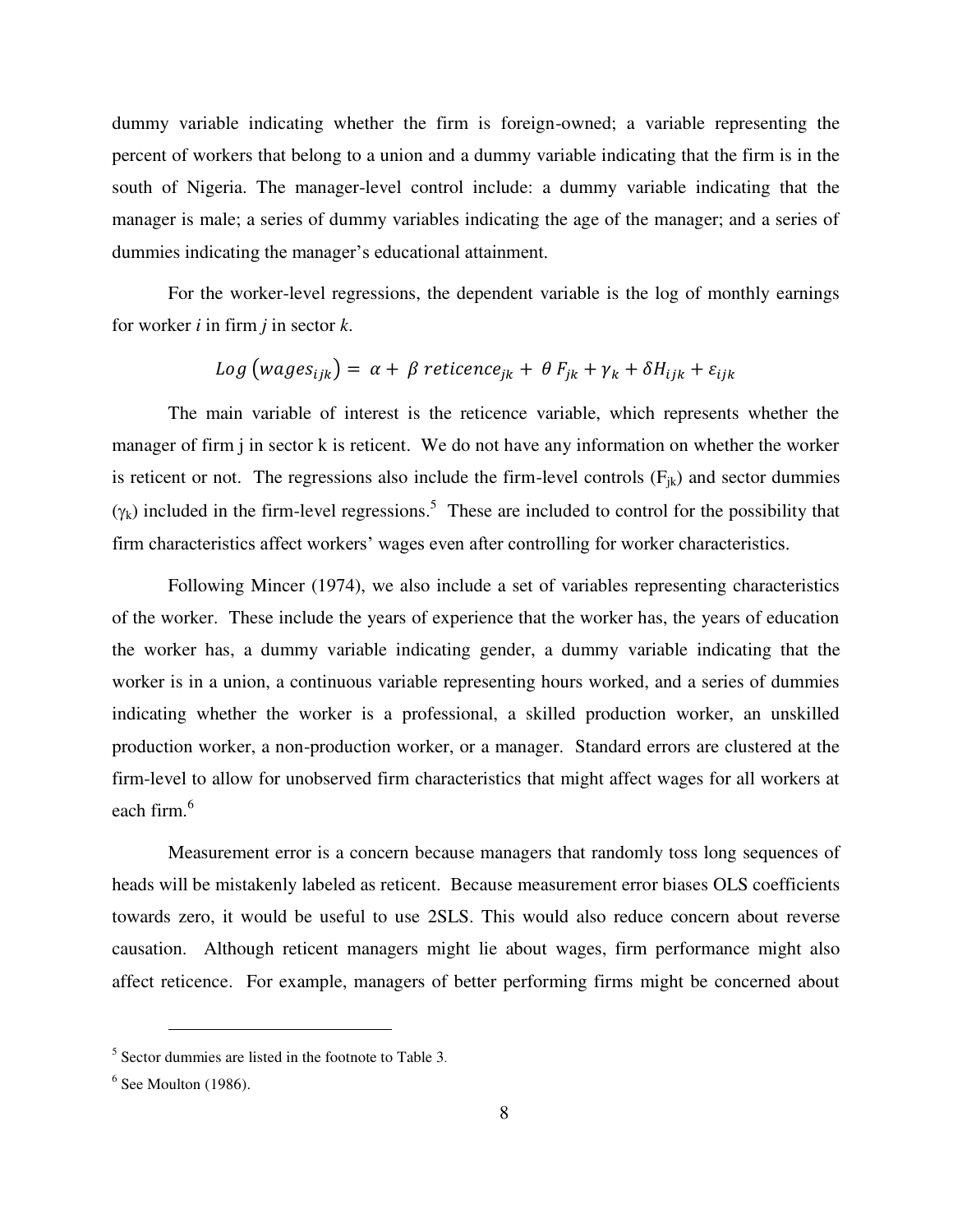attracting unwanted attention from the tax authorities of corrupt bureaucrats and so be more cautious when answering sensitive questions. If better performing firms also pay higher wages, this could result in a spurious correlation between wages and reticence.

To use 2SLS we need to find something that affects reticence but not performance or wages. Although some types of manager might be more reticent than others (e.g., better educated or older managers), these managers might also do other things differently in ways that affect performance. We therefore focus on characteristics of the interviewer rather than characteristics of the manager.

When the manager and interviewer interact well, the manager might become less reticent. Although interview quality depends on the manager, it also depends on the interviewer.<sup>7</sup> Because we can identify all firms interviewed by each interviewer, we can make interviewerlevel measures of reticence (that is, average reticence of other managers interviewed by the same interviewer). The instrument is the average number of 'no' responses from other firms interviewed by the same interviewer omitting the manager's own responses. If better interviewers consistently get more truthful answers, the leave-one-out average should be correlated with the manager's own reticence. In the first stage regression, the coefficient on the leave-one-out average is positive and statistically significant suggesting that this is the case.<sup>8</sup> Because the leave-one-out average omits the manager's own responses, it should reflect characteristics of the interviewer rather than the manager or firm.

### *Econometric results from firm-level analysis.*

 $\overline{a}$ 

[Table 3](#page-16-0) shows the results from the firm-level regressions. The main variable of interest is the variable representing reticence. The coefficients on this variable are positive and statistically significant in the OLS regressions for skilled and unskilled worker wages. This indicates that managers who are more reticent (i.e., who answer no to more questions) report paying higher

 $<sup>7</sup>$  Iarossi (2006, p. 157), for example, notes "respondents are more willing to comply with requests from people who</sup> are similar to them, people who praise them, people who are familiar to them, and people with whom they like to be associated."

 $8$  The F-stat for the leave-one-out average is 217.19 in the regression for skilled workers and 191.7 in the regression for unskilled workers.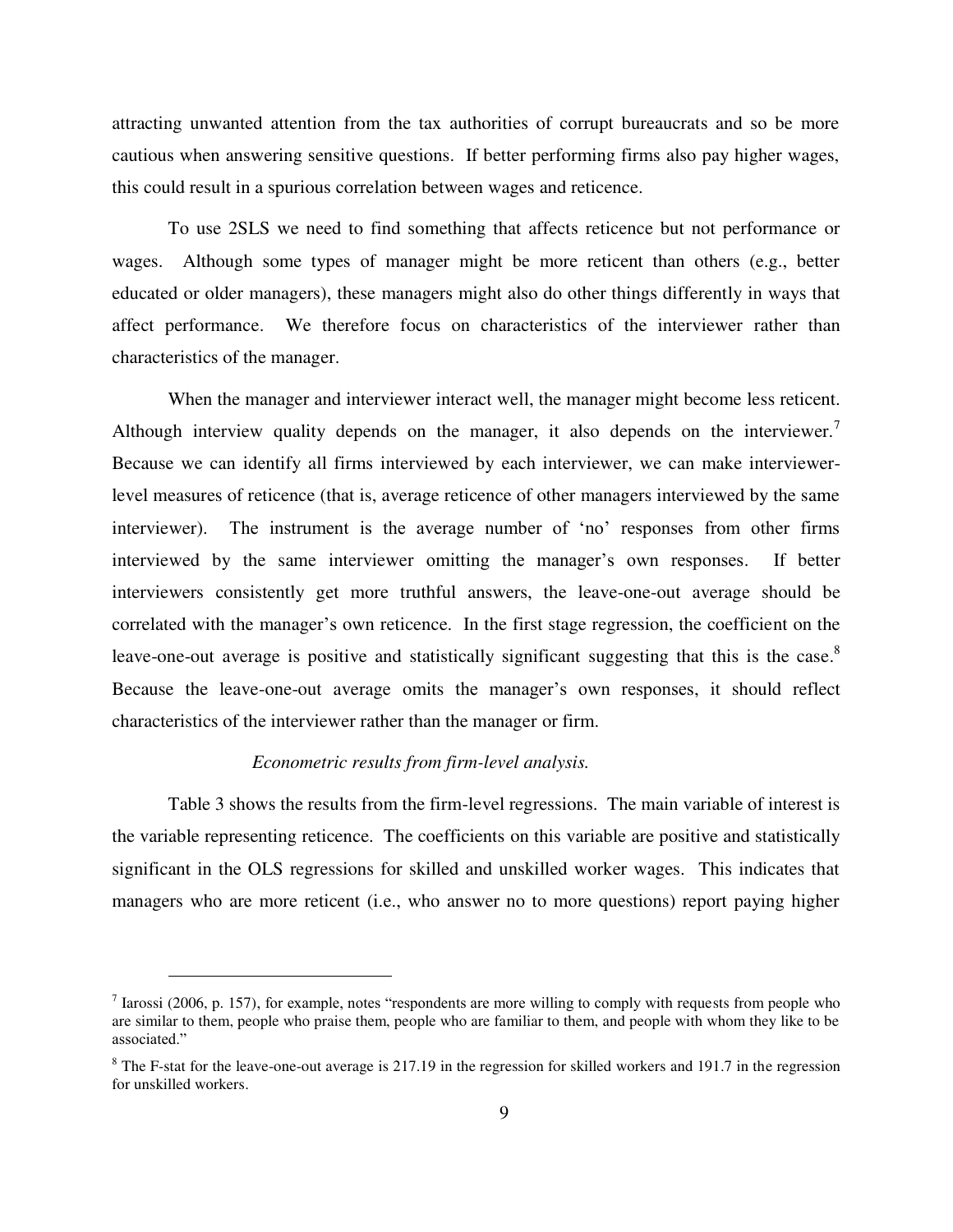wages to both skilled and unskilled workers. An additional no increases reported wages by about 1 percent for both types of worker.

The coefficients are larger and more highly statistically significant in the 2SLS regressions. Based on the coefficients from these regressions, an additional no response increases reported wages by about 13-14 percent. The large coefficient in the 2SLS regression is consistent with measurement error biasing the coefficient towards zero. It is also consistent with the possibility that managers whose firms pay low wages are more reticent than other managers. If poor firm performance increases reticence and results in low wages, the OLS coefficient might be biased towards zero.

There are at least two possible explanations for the positive coefficient on reticence. One is that reticent managers pay their workers more than other managers. If reticent managers are better managers, for example, then labor productivity and wages might be higher in firms that they manage. Another possibility is that reticent managers exaggerate, perhaps to make themselves or their firm look better.

The other coefficients are mostly consistent with expectations and are not affected significantly when using 2SLS to control for measurement error and the potential for endogeneity. Large firms pay higher wages than smaller firms. This is consistent with the observation that labor productivity is higher in large firms in Nigeria than in small firms (Iarossi and Clarke, 2011). Firms with unionized workers and older firms also pay higher wages. Firms with better educated and more experienced managers—using age as a proxy for experience also pay higher wages than other firms.

#### *Econometric results from worker-level analysis.*

As well as interviewing firm managers, workers were interviewed at some firms. This provides a useful check on the managers' responses since we would expect the manager's reticence to have little effect on the workers' responses.

We therefore include the reticence variable in worker-level regressions. In the first regression, we only control for worker characteristics and sector of operations, in the second we also control for the type of work. In the final regression, we include firm-level characteristics similar to the ones in [Table 3.](#page-16-0)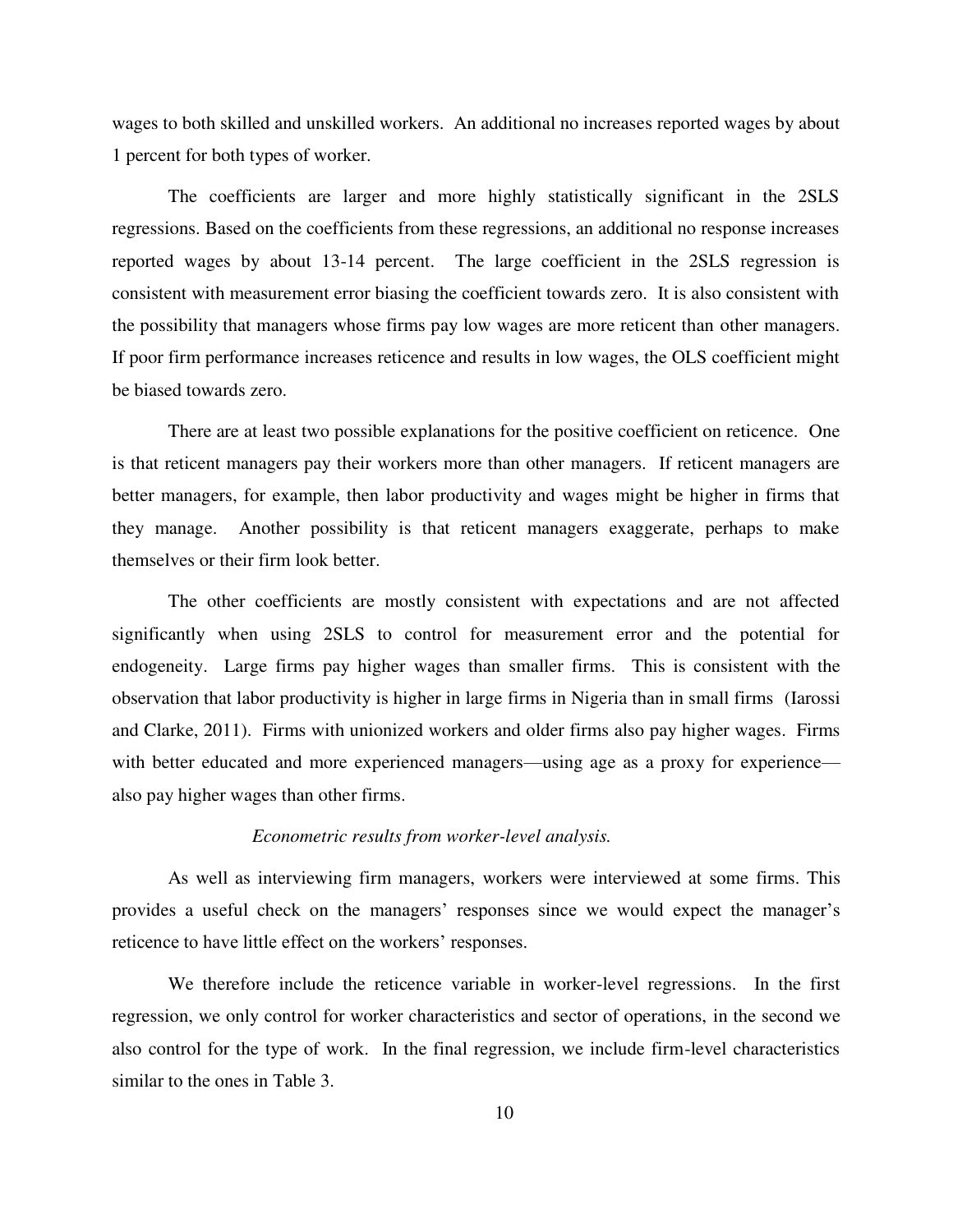[Table 4](#page-17-0) shows the main results. The main variable of interest is the variable representing the manager's (not the worker's) reticence. In contrast to the previous results, the coefficient is negative—indicating that workers report lower, not higher, wages when they work for firms with reticent managers. It is, however, statistically insignificant at conventional significance levels. The results are similar when we use a 2SLS procedure to control for endogeneity and measurement error.

The other results are mostly consistent with expectations. Workers with more experience and education are paid more, women are paid less, and union workers are paid more. Managers and professional workers are also paid more all else equal. The coefficients on the firm-level variables are also mostly consistent with the results in [Table 3.](#page-16-0) In particular, larger firms, older firms and firms with better educated and more experienced managers pay more.

## **IV. Conclusions**

 $\overline{a}$ 

Reticent managers in Nigeria report they pay their workers more than other managers do. The results in this paper, however, suggest that they do not. When asked about wages, workers at firms with reticent managers do not report being paid more. The different responses of workers and managers suggest that reticent managers over-report wages.

Over thirteen percent of Nigerian managers answered 'no' to all seven questions.<sup>9</sup> Because many managers who answered 'no' five or six times might also be reticent, this suggests that about 20 to 30 percent of Nigerian managers are reticent. Because an extra 'no' response raises reported wages by 14 percent, this suggests the raw data might significantly overstate wages in Nigeria.

Reticence could also affect estimates of other behaviors. Clausen and others (2010) find that reticent managers in Nigeria are less likely to report that they pay bribes and more likely to report that their firms are ISO certified. Clarke (2011) finds that reticent managers in Nigeria report that their firms are more productive than other managers. Other studies have found that reticent managers in other countries are more likely to report that they are honest and are that they have recently invested (Azfar and Murrell, 2009; Jensen and Rahman, 2011). If they lie

<sup>&</sup>lt;sup>9</sup> As noted above, even if no manager had done any of the sensitive acts, less than one percent of managers should answer no to all questions.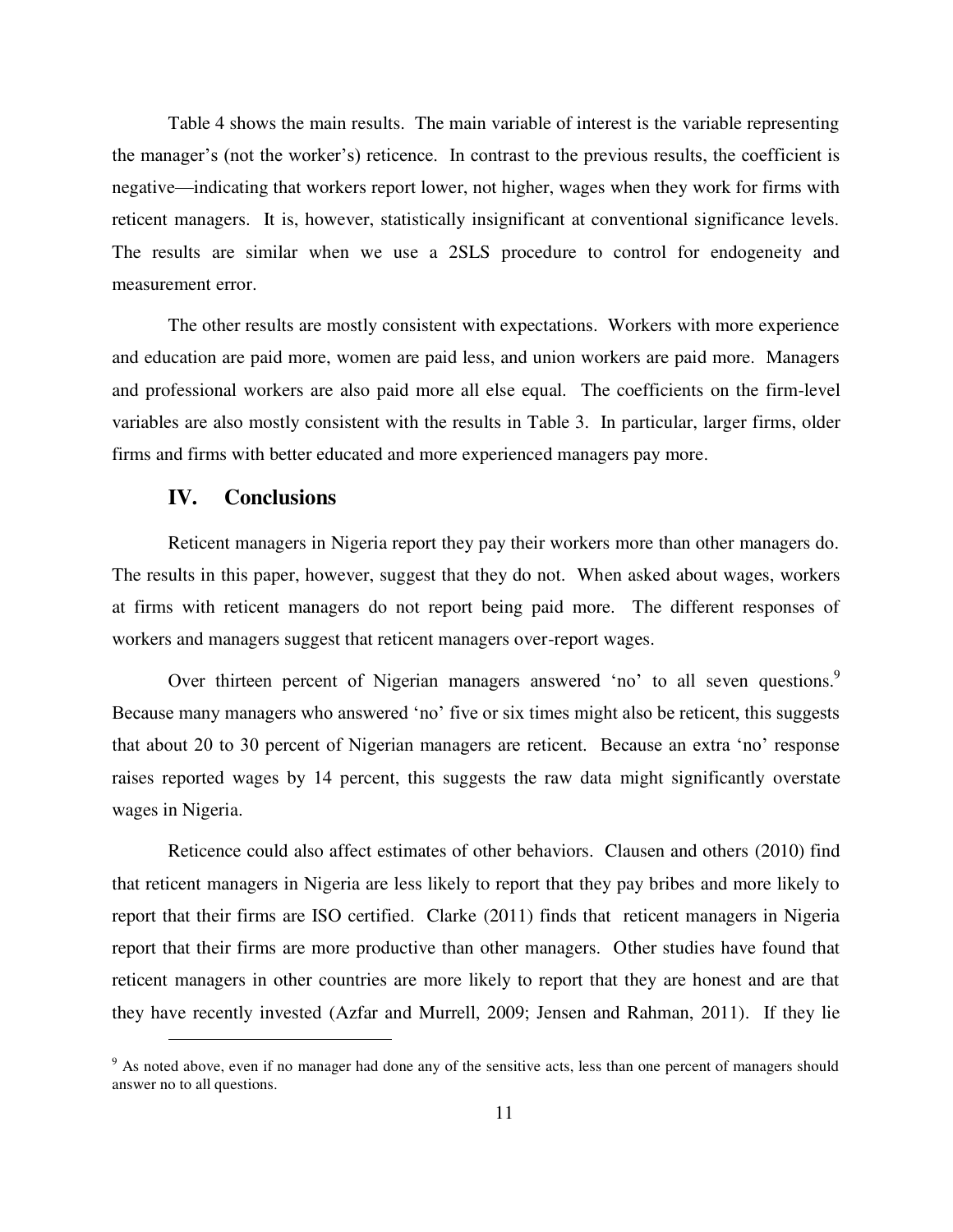about these behaviors, these will also be mismeasured. If reticence varies across countries, cross-country comparisons will be difficult. And it will be difficult to assess how these behaviors affect each other without controlling for reticence.

The results have implications for survey design. First, they suggest that it would be useful to collect information on reticence more consistently. Measures of reticence will serve as useful controls in regressions for firm performance, corruption and other sensitive behaviors. Second, because reticence partly depends on the interviewer it is useful to allow researchers to identify the interviewers involved in each interview (that is, provide interviewer numbers).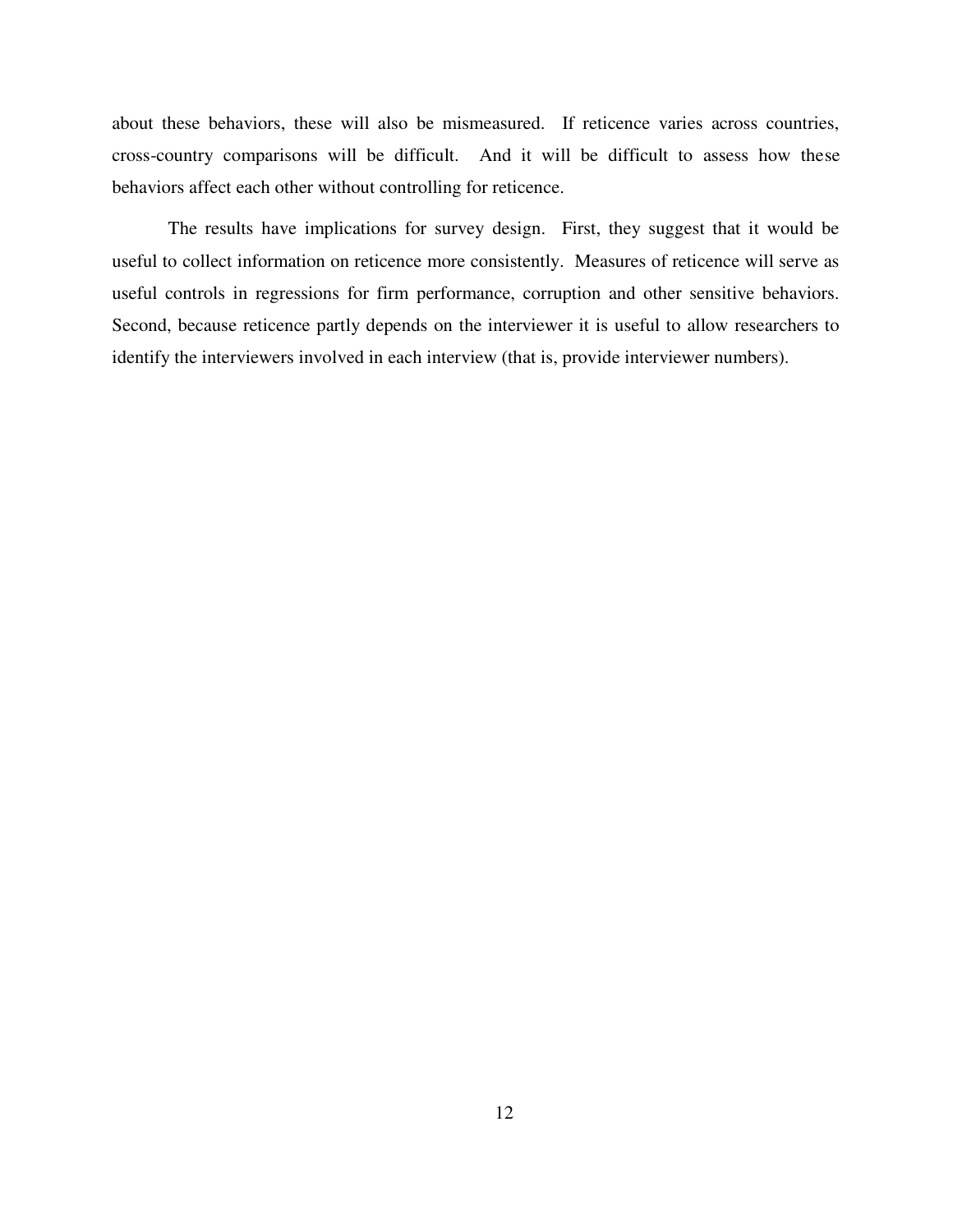## **V. References**

- Azfar, Omar, and Peter Murrell. 2009. "Identifying Reticent Respondents: Assessing the Quality of Survey Data on Corruption and Values." *Economic Development and Cultural Change* 57(2):387–411.Available online at http://dx.doi.org/doi:10.1086/592840.
- Clarke, George R. G. 2011. "Lying about Firm Performance: Evidence from a Firm Survey in Nigeria." Texas A&M International University: Laredo, TX. Available on line at http://papers.ssrn.com/sol3/papers.cfm?abstract\_id=1971575.
- Clausen, Bianca, Aart Kraay, and Peter Murrell. 2010. "Does Respondent Reticence Affect the Results of Corruption Surveys? Evidence from World Bank Enterprise Survey for Nigeria." Policy Research Working Paper 5415. World Bank, Washington DC. Available on line at http://go.worldbank.org/J10YIDC0A0.
- Fox, James Alan, and Paul E Tracy. 1986. *Randomized Response: A Method for Sensitive Surveys*. Newbury Park, CA: Sage Publications.
- Iarossi, Giuseppe. 2006. *The Power of Survey Design*. Washington DC: World Bank.
- Iarossi, Giuseppe, and George R. G. Clarke, eds. 2011. *Nigeria 2011: An Assessment of the Investment Climate in 26 States.* Washington DC: World Bank.
- Iarossi, Giuseppe, Peter Mousley, and Ismail Radwan. 2009. *An Assessment of the Investment Climate in Nigeria*. Washington DC: World Bank.
- Jensen, Nathan M., and Aminur Rahman. 2011. "The Silence of Corruption: Identifying Underreporting of Business Corruption through Randomized Response Techniques." Policy Research Working Paper 5696. World Bank, Washington DC.
- Karlan, Dean, and Jonathan Zinman. 2008. "Lying About Borrowing." *Journal of the European Economic Association* 6(2-3):510–521.
- Karlan, Dean, and Jonathan Zinman. 2012. "List Randomization for Sensitive Behavior: An Application for Measuring Use of Loan Proceeds." *Journal of Development Economics* 98(1):71–75.
- Lensvelt-Mulders, Gerty J. L. M., Joop J. Hox, Peter G. M. Van Der Heuden, and Cora J. M. Maas. 2005. "Meta-Analysis of Randomized Response Research: Thirty-Five Years of Validation." *Sociological Methods and Research* 35(3):319–348.
- Mincer, Jacob. 1974. *Schooling, Experience and Earnings*. New York, NY: Columbia University Press.
- Moulton, Brent R. 1986. "Random Group Effects and the Precision of Regression Estimates." *Journal of Econometrics* 32(3):386–397.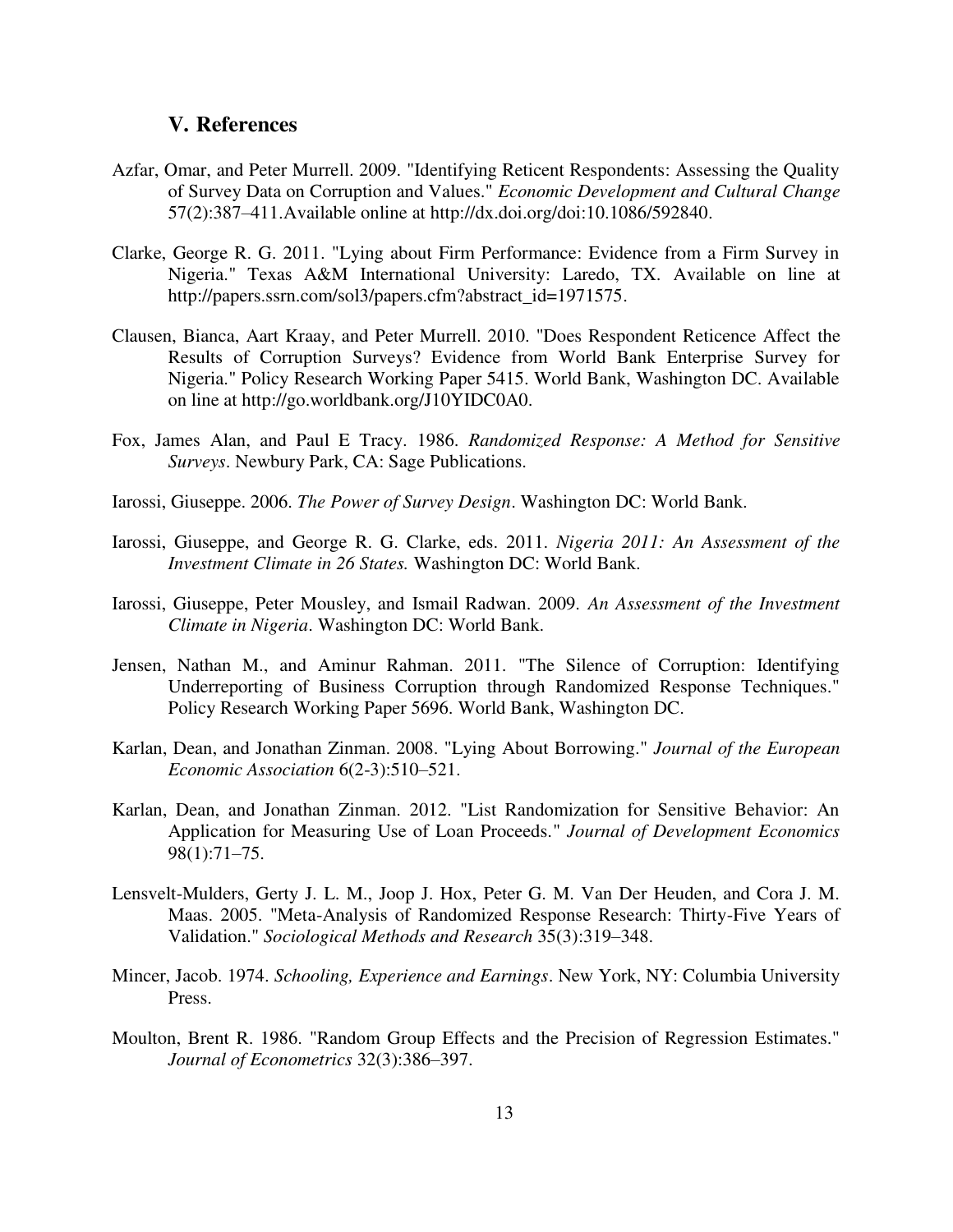- Recanatini, Francesca, Scott Wallsten, and Lixin Colin Xu. 2000. "Surveying Surveys and Questioning Questions: Learning from World Bank Experience." Policy Research Working Paper 2307. World Bank, World Bank, Washington DC. Available on line at http://go.worldbank.org/STNT704T40.
- Tourangeau, Roger, and Tom W. Smith. 1996. "Asking Sensitive Questions: The Impact of Data Collection Mode, Question Formal, and Question Context." *Public Opinion Quarterly* 60(2):275–304.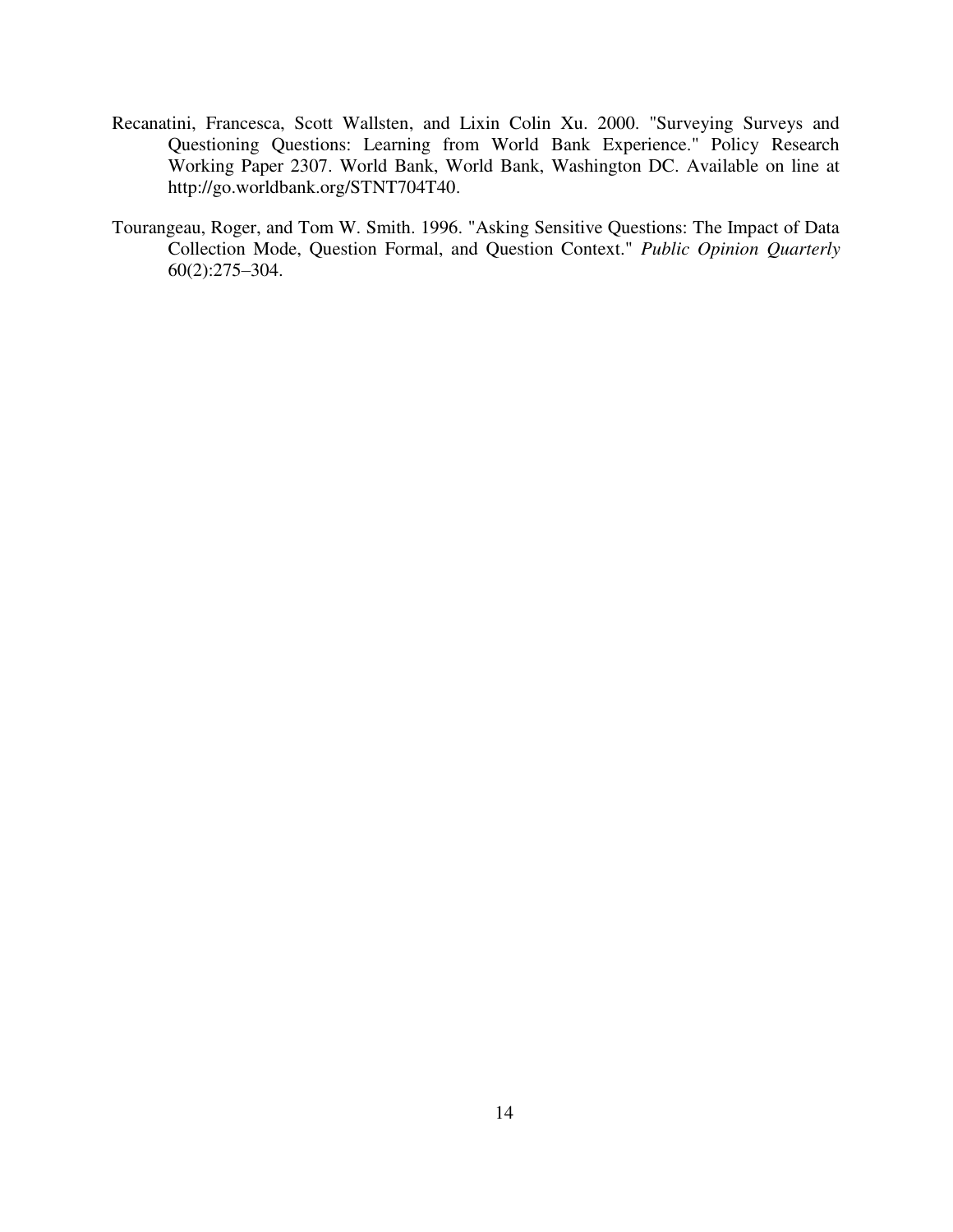# **VI. Tables**

|  |  | Table 1: Sensitive questions used to identify reticent respondents |
|--|--|--------------------------------------------------------------------|
|  |  |                                                                    |

<span id="page-15-0"></span>

| <b>Ouestion</b> | <b>Random response questions</b>                                                     |  |  |  |
|-----------------|--------------------------------------------------------------------------------------|--|--|--|
|                 | Have you ever paid less in personal taxes than you should have under the law?        |  |  |  |
| 2               | Have you ever paid less in business taxes than you should have under the law?        |  |  |  |
| 3               | Have you ever made a misstatement on a job application?                              |  |  |  |
|                 | Have you ever used the office telephone for personal businesses?                     |  |  |  |
| $\overline{4}$  | Have you ever inappropriately promoted an employee for personal reasons?             |  |  |  |
| 5               | Have you ever deliberately not given your suppliers or clients what was due to them? |  |  |  |
|                 | Have you ever lied in your self-interest?                                            |  |  |  |
| 6               | Have you ever inappropriately hired a staff member for personal reasons?             |  |  |  |
|                 | Have you ever been purposely late for work?                                          |  |  |  |
|                 | Have you ever unfairly dismissed an employee for personal reasons                    |  |  |  |

Source: Questionnaire for World Bank's Enterprise Survey for Nigeria (2007 and 2009).

Note: The three bolded questions are less sensitive questions that were included to allow sophisticated reticent respondents to not have to give large numbers of 'no's' consecutively if they realized that this would be very unlikely

<span id="page-15-1"></span>

| Number of No. | Expected if all are | Expected $%$ if 30% have | Actual % of respondents |
|---------------|---------------------|--------------------------|-------------------------|
| Responses     | angels              | done each behavior       | in survey               |
|               | $0.8\%$             | $0.1\%$                  | 13.3%                   |
| 6             | $5.5\%$             | $0.8\%$                  | $8.8\%$                 |
|               | 16.4%               | 4.7%                     | 14.0%                   |
| 4             | 27.3%               | 14.4%                    | 23.0%                   |
|               | 27.3%               | 26.8%                    | 22.3%                   |
|               | 16.4%               | 29.8%                    | 13.7%                   |
|               | $5.5\%$             | 18.5%                    | $3.7\%$                 |
|               | $0.8\%$             | 4.9%                     | $1.2\%$                 |

#### **Table 2: Expected and actual distribution of 'no' responses**

Source: Author's calculation based upon data from the World Bank's Enterprise Survey for Nigeria (2007 and 2009).

Note: Counts are unweighted. The 'angels' assumption assumes that no one has done any sensitive behavior. The '30% assumption' assumes 30 percent of respondents actually have done each sensitive behavior.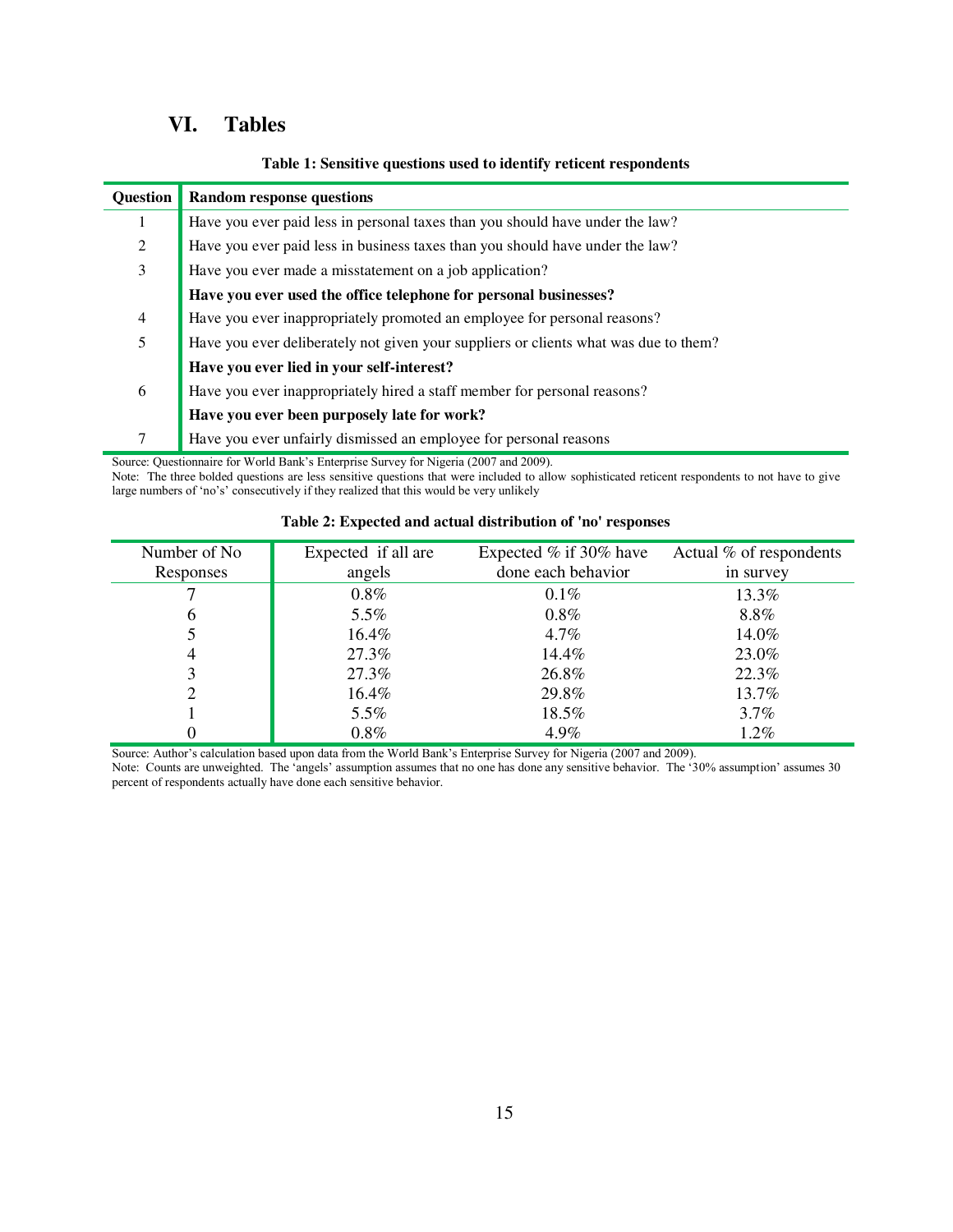<span id="page-16-0"></span>

| Column                               | (1)         | (2)                                                | (3)         | (4)                                           |  |  |
|--------------------------------------|-------------|----------------------------------------------------|-------------|-----------------------------------------------|--|--|
| <b>Dependent Variable</b>            |             | Log of Monthly Wages for Skilled<br><b>Workers</b> |             | Log of monthly wages for unskilled<br>workers |  |  |
| <b>Estimation Technique</b>          | <b>OLS</b>  | 2SLS                                               | <b>OLS</b>  | 2SLS                                          |  |  |
| <b>Observations</b>                  | 1,957       | 1,949                                              | 1,970       | 1,962                                         |  |  |
| <b>Sector Dummies</b>                | Yes         | Yes                                                | Yes         | Yes                                           |  |  |
| <b>Reticence</b>                     |             |                                                    |             |                                               |  |  |
| Number of no responses               | $0.013**$   | $0.134***$                                         | $0.012**$   | $0.135***$                                    |  |  |
| [high numbers mean more reticent]    | (2.06)      | (6.38)                                             | (2.01)      | (6.40)                                        |  |  |
| <b>Firm Characteristics</b>          |             |                                                    |             |                                               |  |  |
| Number of workers                    | $0.157***$  | $0.156***$                                         | $0.158***$  | $0.157***$                                    |  |  |
| [Natural log]                        | (9.94)      | (9.12)                                             | (9.95)      | (9.10)                                        |  |  |
| Age of firm                          | $0.037**$   | $0.039**$                                          | $0.035**$   | $0.037**$                                     |  |  |
| [Natural log]                        | (2.26)      | (2.17)                                             | (2.13)      | (2.08)                                        |  |  |
| Firm exports                         | 0.051       | 0.114                                              | 0.030       | 0.093                                         |  |  |
| [Dummy]                              | (0.59)      | (1.21)                                             | (0.35)      | (0.98)                                        |  |  |
| Firm is foreign-owned                | 0.061       | 0.107                                              | 0.059       | 0.107                                         |  |  |
| [Dummy]                              | (0.34)      | (0.55)                                             | (0.33)      | (0.55)                                        |  |  |
| Percent of firm that is unionized    | $0.001***$  | $0.001**$                                          | $0.002***$  | $0.001***$                                    |  |  |
| [Dummy]                              | (2.98)      | (2.32)                                             | (3.29)      | (2.59)                                        |  |  |
| Firm is located in South             | $-0.048**$  | $-0.119***$                                        | $-0.043*$   | $-0.114***$                                   |  |  |
| [Dummy]                              | $(-2.18)$   | $(-4.45)$                                          | $(-1.92)$   | $(-4.24)$                                     |  |  |
| Manager characteristics <sup>a</sup> |             |                                                    |             |                                               |  |  |
| Manager is male                      | 0.053       | 0.047                                              | 0.056       | 0.050                                         |  |  |
| [Dummy]                              | (1.46)      | (1.21)                                             | (1.54)      | (1.27)                                        |  |  |
| Manager is 30 or younger             | $-0.138***$ | $-0.118**$                                         | $-0.137***$ | $-0.115**$                                    |  |  |
| [Dummy]                              | $(-2.91)$   | $(-2.28)$                                          | $(-2.87)$   | $(-2.22)$                                     |  |  |
| Manager is between 31 and 45         | $-0.128***$ | $-0.101**$                                         | $-0.126***$ | $-0.097**$                                    |  |  |
| [Dummy]                              | $(-3.19)$   | $(-2.30)$                                          | $(-3.12)$   | $(-2.20)$                                     |  |  |
| Manager is between 46 and 55         | $-0.047$    | $-0.049$                                           | $-0.032$    | $-0.033$                                      |  |  |
| [Dummy]                              | $(-1.13)$   | $(-1.08)$                                          | $(-0.77)$   | $(-0.74)$                                     |  |  |
| Manager has secondary education      | $0.082***$  | $0.070**$                                          | $0.083***$  | $0.071**$                                     |  |  |
| [Dummy]                              | (2.94)      | (2.30)                                             | (2.97)      | (2.34)                                        |  |  |
| Manager has tertiary education       | $0.174***$  | $0.165***$                                         | $0.181***$  | $0.172***$                                    |  |  |
| [Dummy]                              | (4.81)      | (4.19)                                             | (4.98)      | (4.33)                                        |  |  |
| <b>R-Squared</b>                     | 0.141       |                                                    | 0.147       |                                               |  |  |

**Table 3: Firm-level wage regressions with manager reporting wages for skilled and unskilled workers** 

Source: Author's calculation based upon data from the World Bank's Enterprise Survey for Nigeria (2007 and 2009)

<sup>a</sup> Omitted age category is 56 and older. Omitted education category is primary \*\*\*, \*\*, \* Statistically Significant at 1%, 5% and 10% significance levels Note: T-statistics in parentheses. Sector dummies are included for: garment manufacturers; textile manufacturers; food and beverage manufacturers; chemical and pharmaceutical manufacturers; construction material manufacturers; furniture and wood manufacturers; metal and metal product manufacturers; paper, printing and publishing manufacturers; plastic manufacturers; electric equipment manufacturers; motor vehicle manufacturers; other manufacturing; retail and wholesale trade; hotels and restaurants; construction; transportation; and other services.